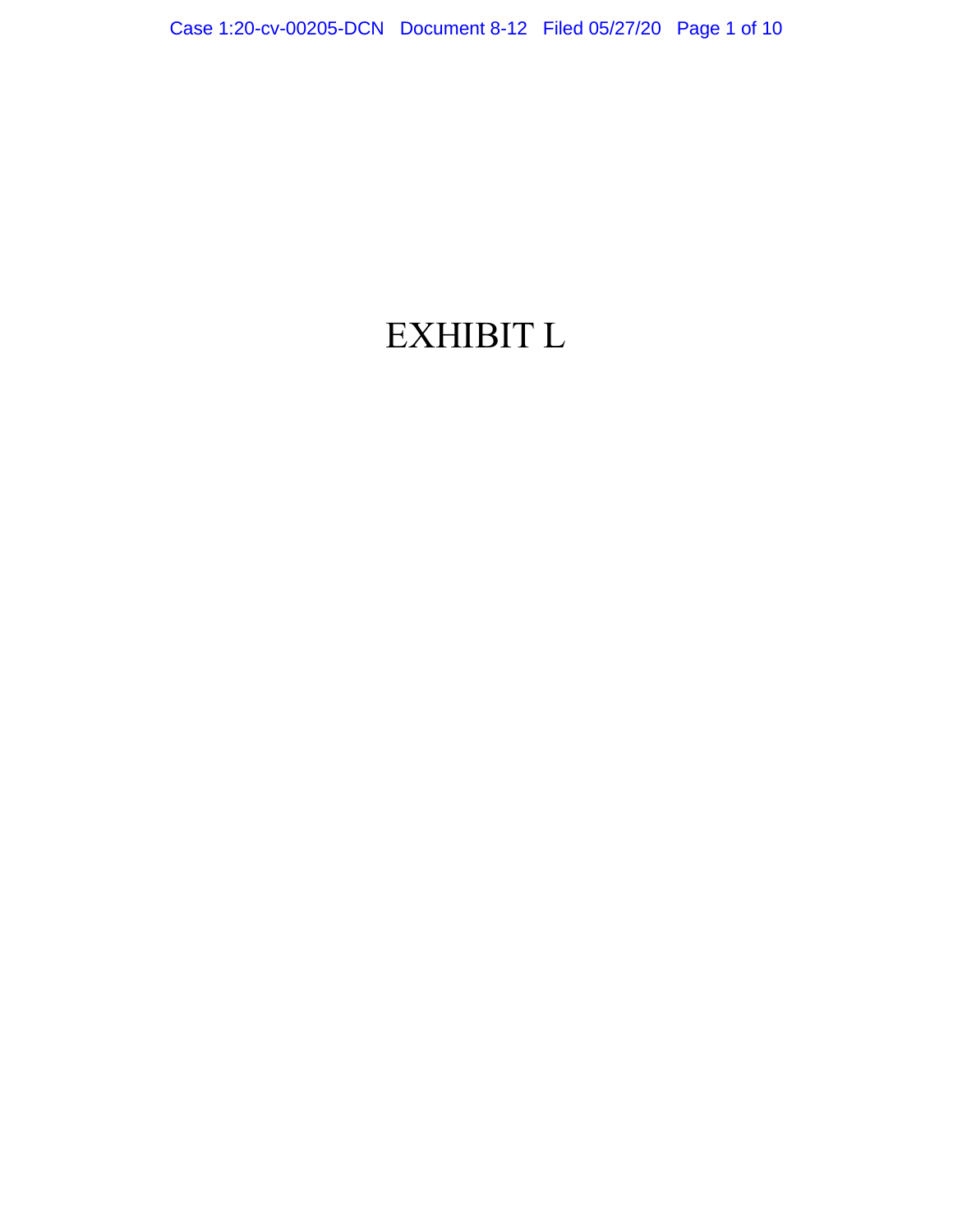

P.O. Box 1242 Sandpoint, ID 83864 Phone: (575) 808 - 9137 Email: Colton@CBoylesLaw.com

May 6, 2020

# *Via Email Only*

Steven L. Olsen Deputy Attorney General Division Chief, Civil Litigation Office of the Attorney General State of Idaho P.O. Box 83720 Boise, Idaho 83720-0010 Phone: (208) 334-4148 Email: steven.olsen@ag.idaho.gov

# Re: *Herndon et al. v. Little et al.* 2:20-cv-00205

Dear Steven L. Olsen:

1. Thank you for forwarding the April 30, 2020 Stay-Healthy Order. We have reviewed the Order and discussed the same with our clients.

# **3. The Stay-Healthy Order fails to resolve the issues raised in the** *Herndon v. Little* **complaint.**

- 4. The bottom line is that fundamental constitutional rights, such as religious freedom, are, as a matter of law, "essential." So, if anything is to be considered "essential" under the Order, the State of Idaho is required to include religious gatherings and practices in that list.
- 5. Indeed, both the governor and attorney general of Arizona<sup>[1](#page-0-0)</sup> recognize church attendance as an essential activity. See the enclosed Arizona Attorney General



<sup>&</sup>lt;sup>1</sup> Arizona has four times the population of the State of Idaho.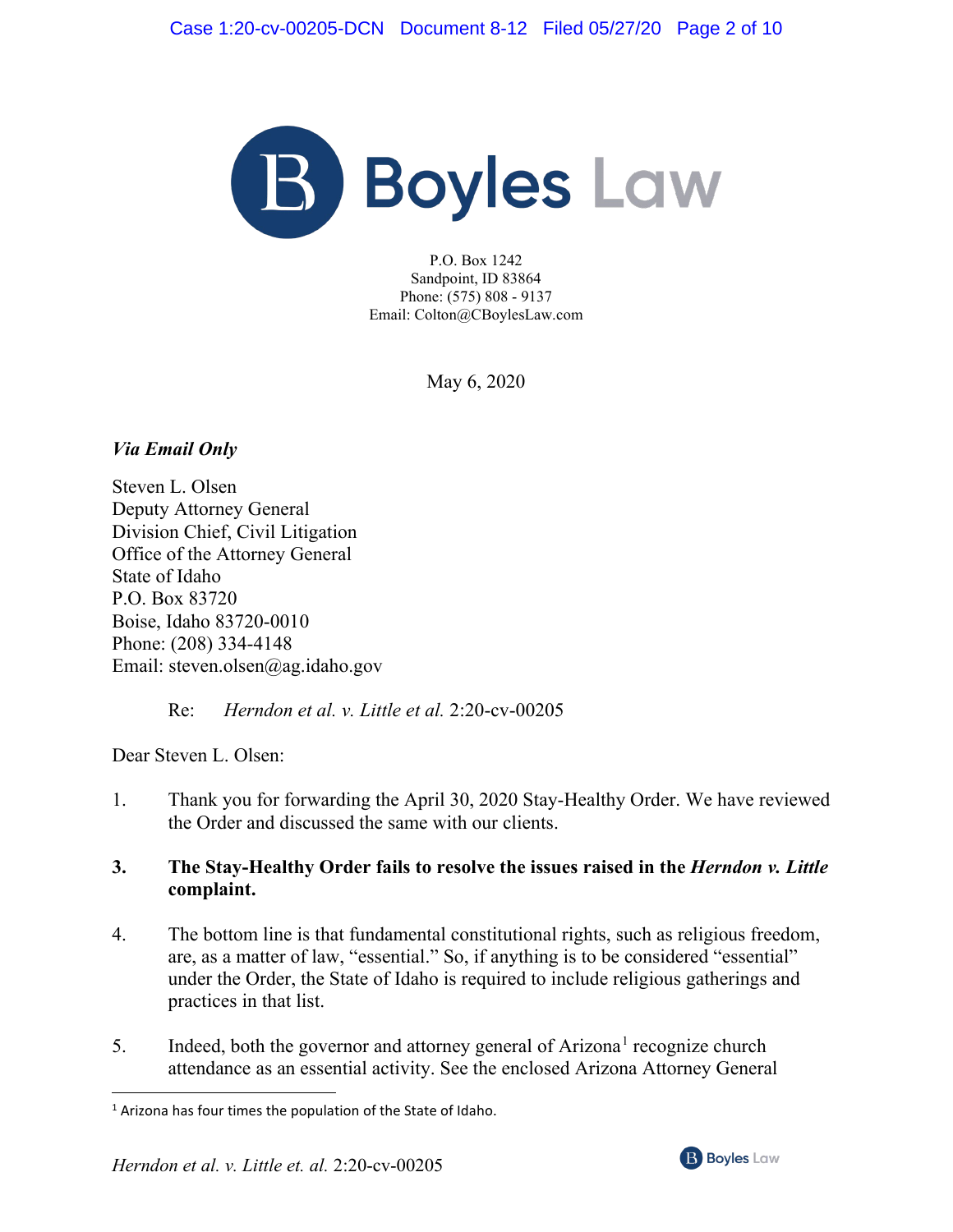Opinion No. 120-008 (April 30, 2020), which is attached hereto for your ease of reference.

- 6. We demand an amendment to the Stay-Healthy Order to bring it up to constitutional muster and that the Governor and Director officially direct state actors to treat fundamental constitutional rights, including religious activities, as "essential."
- 7. Places of worship are still "non-essential" under both the Stay-Healthy Order and the Guidelines for Opening Up Idaho.
- 8. Note that the April 23 Guidelines for Opening Up Idaho specifically targets "places of worship" with disparate treatment as opposed to its more favorable treatment of "essential" and "non-essential" businesses.
- 9. The May 1 Stay-Healthy Order neither mentions nor expressly incorporates the April 23 Guidelines for Opening Up Idaho.
- 10. The May 1 Order, being later in time and signed by the governor, appears to supersede the April 23 "Guidelines." Therefore, paragraph 4 of the Order purports to control churches.
- 11. That paragraph reads: "Gatherings, both public and private, should be avoided."
- 12. The Stay-Healthy Order demonstrates unconstitutional facial hostility toward people and gatherings that are "faith based" and "spiritual."
- 13. Under the Stay-Healthy Order's paragraphs 6 and 7, businesses that are permitted to open and businesses that are not permitted to open are only required to adhere to social distancing and sanitation requirements "to the extent possible" or "whenever possible," whereas places of worship can open only "if they adhere to strict physical distancing, sanitation protocol, and any CDC guidance."
- 14. Assuming the same precautions are taken, why is it safe to wait in a car for a liquor store to open but dangerous to wait in a car to hear morning prayers? Why can someone safely walk down a grocery store aisle but not a pew? Why can someone safely interact with a Grub Hub or pizza runner but not a pastor?
- 15. The State of Idaho's disparate treatment is patently discriminatory and unconstitutionally vague: what is "strict physical distancing"? what "protocol" are the plaintiffs to employ? and what "guidance" are they required to strictly follow on pain of imprisonment?
- 16. Assuming *arguendo* that the later-in-time May 1 Order does not foreclose the earlierin-time April 23 Guidelines—can restaurants continue with unfettered take-out and delivery of bread so long as they comply with Social Distancing and Sanitation

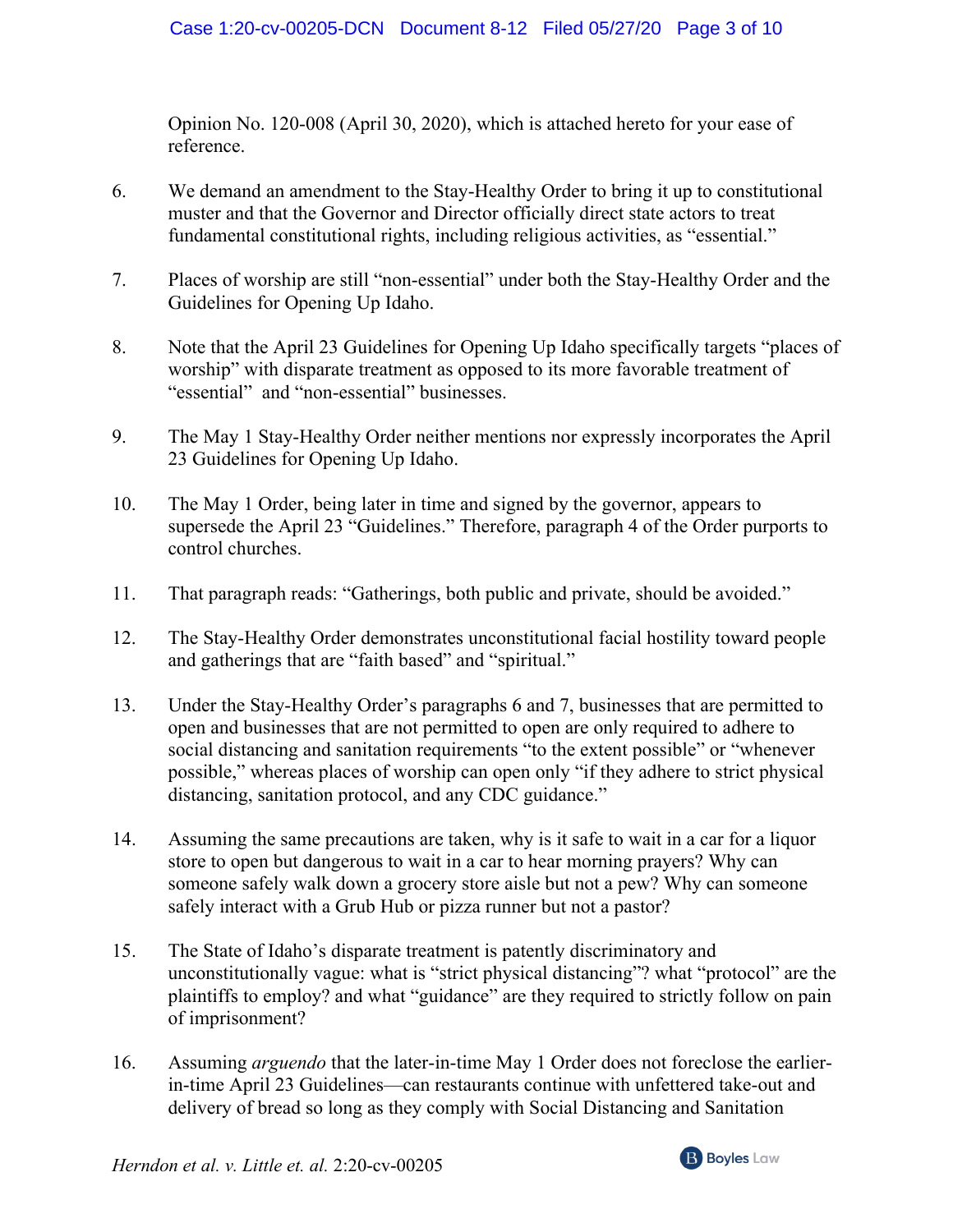Requirements "to the extent possible" or "whenever possible," but churches may not deliver sacramental bread unless "they adhere to strict physical distancing, sanitation protocol, and any CDC guidance?" This is disparate treatment.

- 17. The State of Idaho's disparate treatment toward places of worship is unconstitutional. Religious liberty is "deeply woven into this Nation's historical fabric,"<sup>[2](#page-0-1)</sup> is not merely a matter of toleration, and was historically considered the exercise of an inherent natural right and duty towards the Creator.
- 18. "In general, a government action that bans an aspect of an adherent's religious observance or practice, compels an act inconsistent with that observance or practice, or substantially pressures the adherent to modify such observance or practice, will qualify as a substantial burden on the exercise of religion." *See* Federal Law Protections for Religious Liberty, 82 Fed. Reg. 49668, 49669 (Oct. 26, 2017).
- 19. Further, daycares and organized youth activities and camps, which are not mentioned in either the state or the federal Constitution, may reopen with no restrictions, but places of worship that are specifically protected by both Constitutions, holding the same types of activities, are required to adhere to strict physical distancing, sanitation protocol, and any CDC guidance.
- 20. This, again, is unconstitutional disparate treatment.
- 21. Further, pastors and congregants who either live in Idaho and attend church in another state or live in another state and attend church in Idaho (we know such people) are not permitted to travel to engage in religious activity and must quarantine for 14 days because, under the Stay-Healthy Order, neither engaging in religious expression nor traveling therefor is considered an "essential purpose" or "essential travel."
- 22. In contrast, their neighbors a few miles away on the other side of the border who attend the same church are not required to quarantine.
- 23. This on its face is unequal treatment.
- 24. The Stay-Healthy Order and the Guidelines for Opening Up Idaho also operate as a baseline of discrimination against places of worship and worshipers alike because "cities, counties, and public health districts" remain free to "enact more stringent public health orders...."

<sup>2</sup> *State v. Burnett*, 93 Ohio St. 3d 419, 427 (2001) (*quoting Washington v. Glucksberg*, 521 U.S. 702, 721 (1997); *and Reno v. Flores,* 507 U.S. 292, 302 (1993)). *See also Town of Greece v. Galloway*, 572 U.S. 565, 587 (2014) (legislative prayer has become part of our heritage and tradition).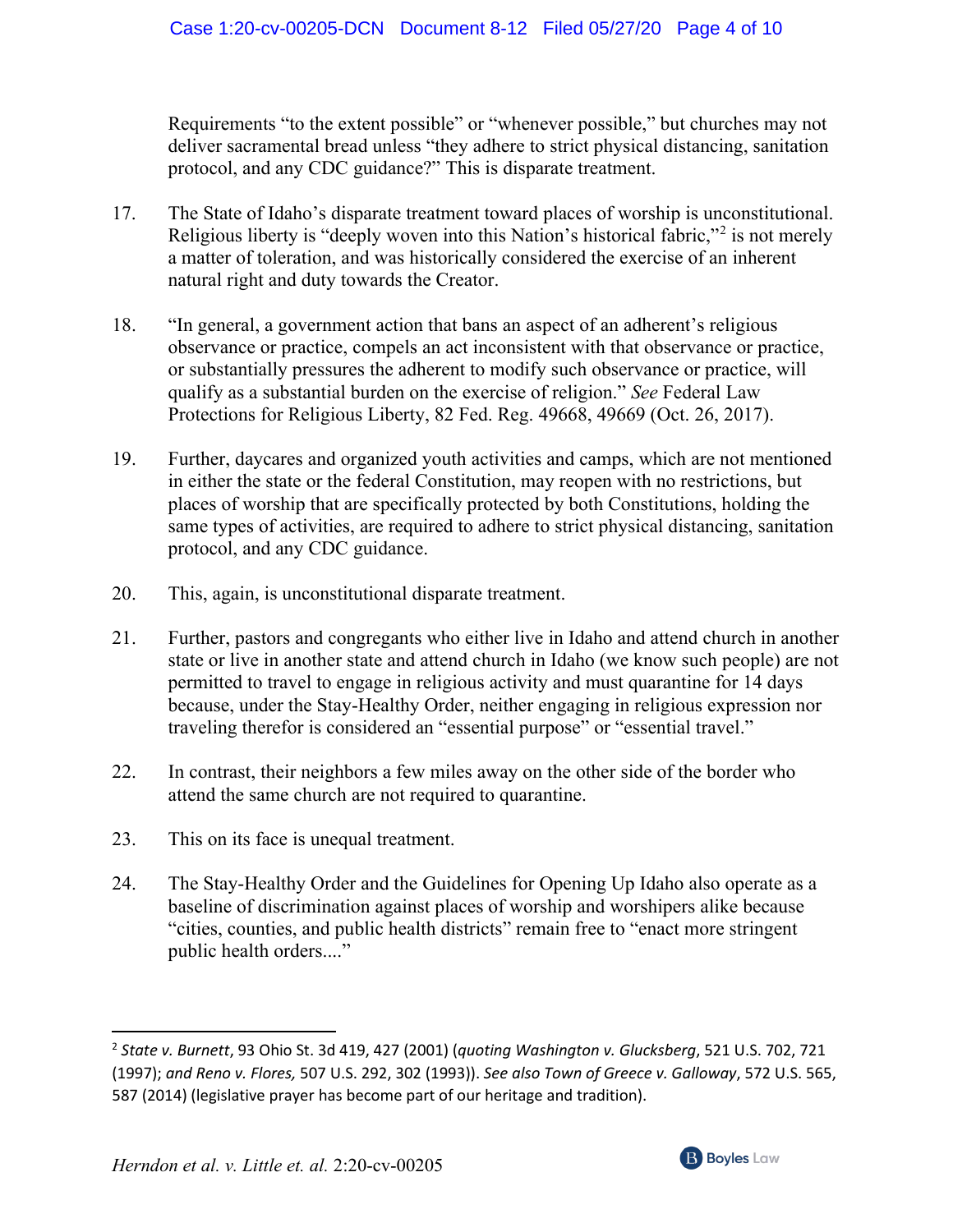- 25. Finally, violations or failure to comply with the Stay-Healthy Order remain punishable by fine, imprisonment, or both, but the Stay-Healthy Order is too vague to put a reasonable citizen on notice of what conduct is potentially criminal. The Order deems a violation of a mandatory provision of the Order an imminent threat to public health. The reader and law enforcement officer are left to interpret which provisions of the Order are "non-mandatory," and if any provisions of the Order are "nonmandatory," whether they, like "mandatory provisions," are punishable by fine, imprisonment, or both.
- 26. For example, is a free religious musical performance held at a "place of worship" considered a "concert venue" under the Order even if the event participants adhere to "strict physical distancing, sanitation protocol, and any CDC guidance"? Is an act of non-adherence to CDC guidelines considered a criminal act in Idaho? If so, which one? Are the plaintiffs and law enforcement required by the Order to parse CDC guidelines for "mandatory" and "non-mandatory" provisions?
- 27. Because a "place of worship" is a "specific type of employer" under Stage 1 of the Guidelines for Opening Up Idaho (assuming, now, that the later-in-time Stay-Healthy Order does not trump the Guidelines), a place of worship is required to "minimize non-essential travel and adhere to CDC guidelines regarding isolation following travel," and strictly adhere to "any CDC guidance." Non-essential businesses are only required to "adhere to CDC guidelines regarding isolation following travel." A link is provided to CDC travel guidelines, but a link is not provided to instruct places of worship regarding what constitutes "any CDC guidance." Under the Stay-Healthy Order, places of worship must strictly adhere to any and all CDC guidance, while all other businesses are free to adhere only to CDC guidance regarding isolation following travel. Again, on its face the Order discriminates against the free exercise of religion.
- 28. The Bill of Rights and the Idaho Constitution cannot be ignored, even in times of "pandemic." As the Department of Justice stated on Sunday, "There is no pandemic exception to the Constitution and its Bill of Rights." *See* The United States' Statement of Interest in Support of Plaintiff's Motion for an Injunction Pending Appeal, *Lighthouse Fellowship Church v. Ralph Northam*, 2:20-cv-00204-AWA-RJK (E.D. Va., Norfolk Division) Doc. 19, p. 10.
- 29. "[I]ndividual rights secured by the Constitution do not disappear during a public health crisis." *In re Abbott*, 954 F.3d 784 (5th Cir. 2020).
- 30. On Saturday, the Sixth Circuit held that, "Why can someone safely walk down a grocery store aisle but not a pew? And why can someone safely interact with a brave delivery woman but not with a stoic minister? The Commonwealth has no good answers. While the law may take periodic naps during a pandemic, we will not let it sleep through one." *Maryville Baptist Church et al v. Beshear*, 20-5427 (6th Cir.

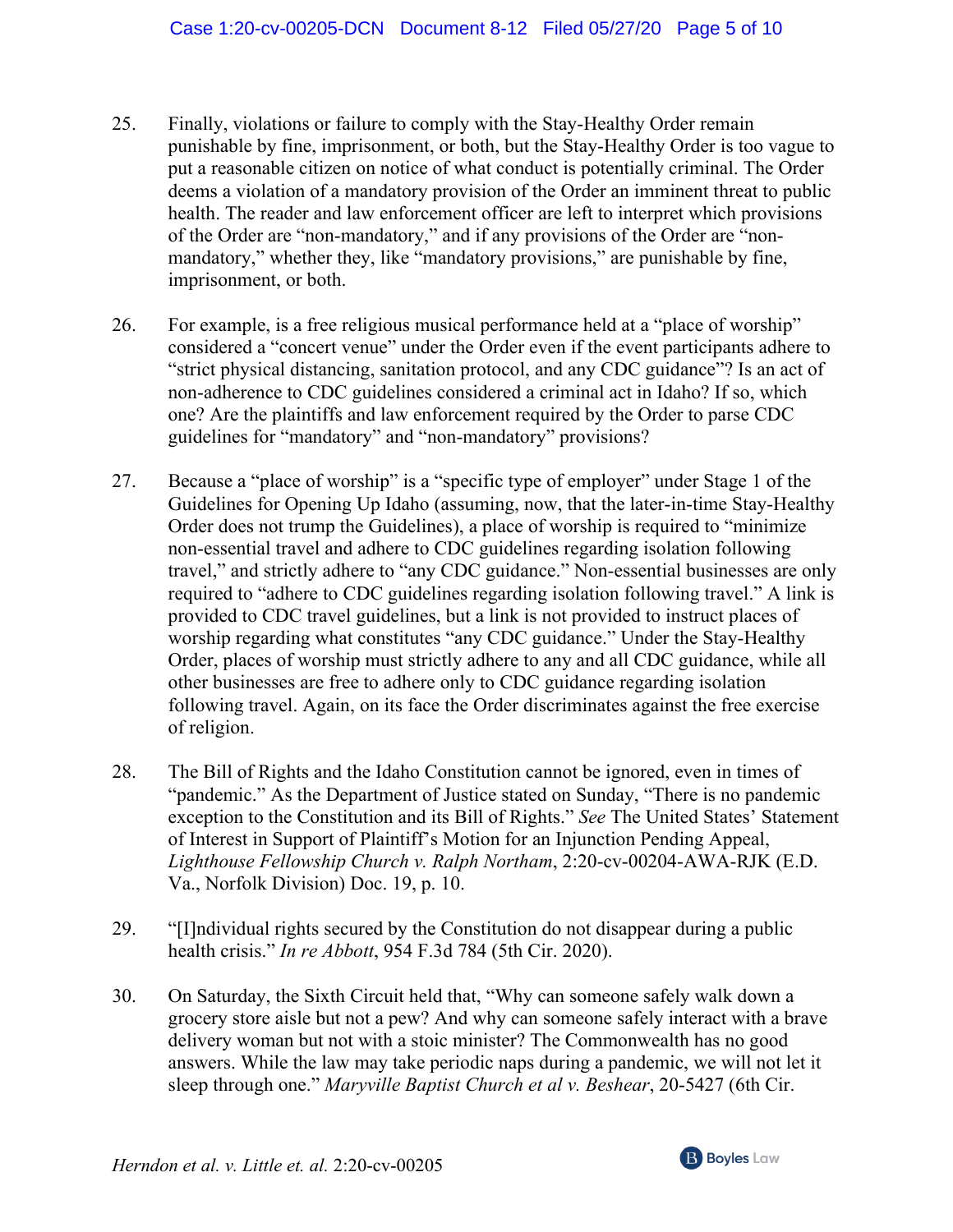2020) (*Per Curiam* order granting in part church's motion for an injunction pending appeal).

- 31. The state may not prohibit the exercise of religion, especially as it has been practiced since colonial days, nor may the state favor one format of religious practice over another.
- 32. Our clients have directed us to continue to seek a temporary restraining order or preliminary injunction to force a stop to the violation of their constitutionally protected religious freedoms unless Governor Little and Director Jeppesen amend the Order to entirely eliminate the vague and unconstitutional requirements currently placed upon places of worship to put them on an equal playing field with "essential businesses."
- 33. Rather than attempt to defend an indefensible and frivolous position, we hope that you will instead, in accordance with the U.S. and Idaho constitutions, federal law, state law, Supreme Court decisions interpreting the same, and the U.S. Attorney General guidelines (Federal Law Protections for Religious Liberty, 82 Fed. Reg. 49668 (Oct. 26, 2017)), amend the Orders to treat religion as "essential."

Sincerely,

BOYLES LAW, PLLC D. Colton Boyles, Est.

- Cc: Scott Herndon Josh Jones Michael Gulotta Nathan MacPherson Scott MacPherson
- Encl.: Arizona Attorney General Opinion No. 120-008 (April 30, 2020).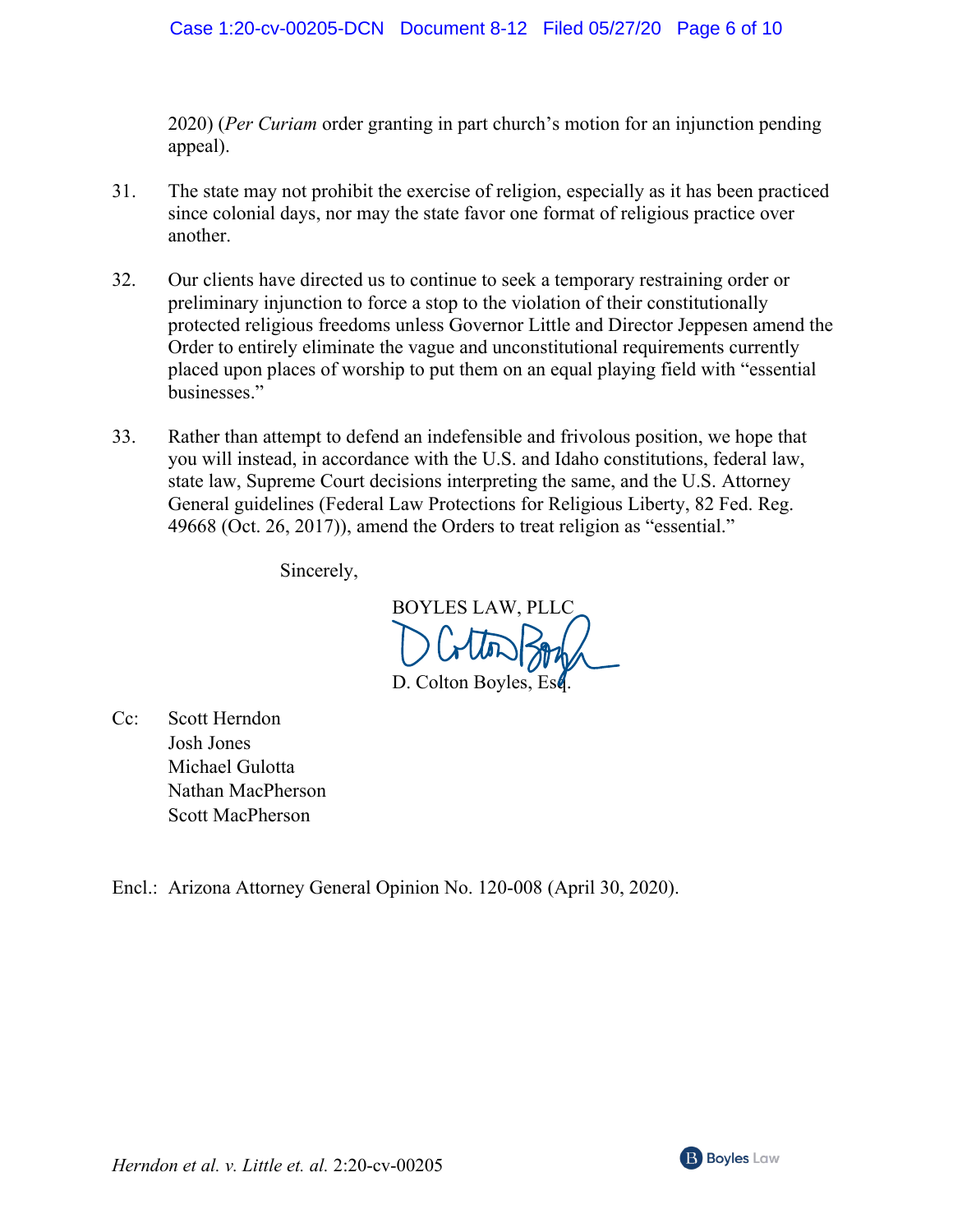

# **STATE OF ARIZONA**

# **OFFICE OF THE ATTORNEY GENERAL**

**ATTORNEY GENERAL OPINION** 

By

**MARK BRNOVICH ATTORNEY GENERAL**  No. I20-008  $(R20-008)$ 

Re: Application of Executive Order 2020-18 to Religious Worship

April 30, 2020

To: The Honorable Kelly Townsend Representative Arizona House of Representatives

# **Questions Presented**

 $1.$ In reference to the right to "peaceably assemble" protected under the US Constitution, would attendance at a church service constitute an "essential activity" and be considered a permissible activity under Executive Order 2020-18?

 $2.$ Would parishioners be required to maintain social distancing by being 6 feet apart?

 $\overline{3}$ . If they are required to maintain 6 feet apart and do not, under what law would

they be in violation of and what punishment would they be subject to?

# **Summary Answer**

Attendance at a church service is an "essential activity" under Executive Order 2020-18. The Executive Order does not impose an absolute six-foot social distancing requirement on essential activities that are constitutionally protected. Instead, it provides flexibility to individuals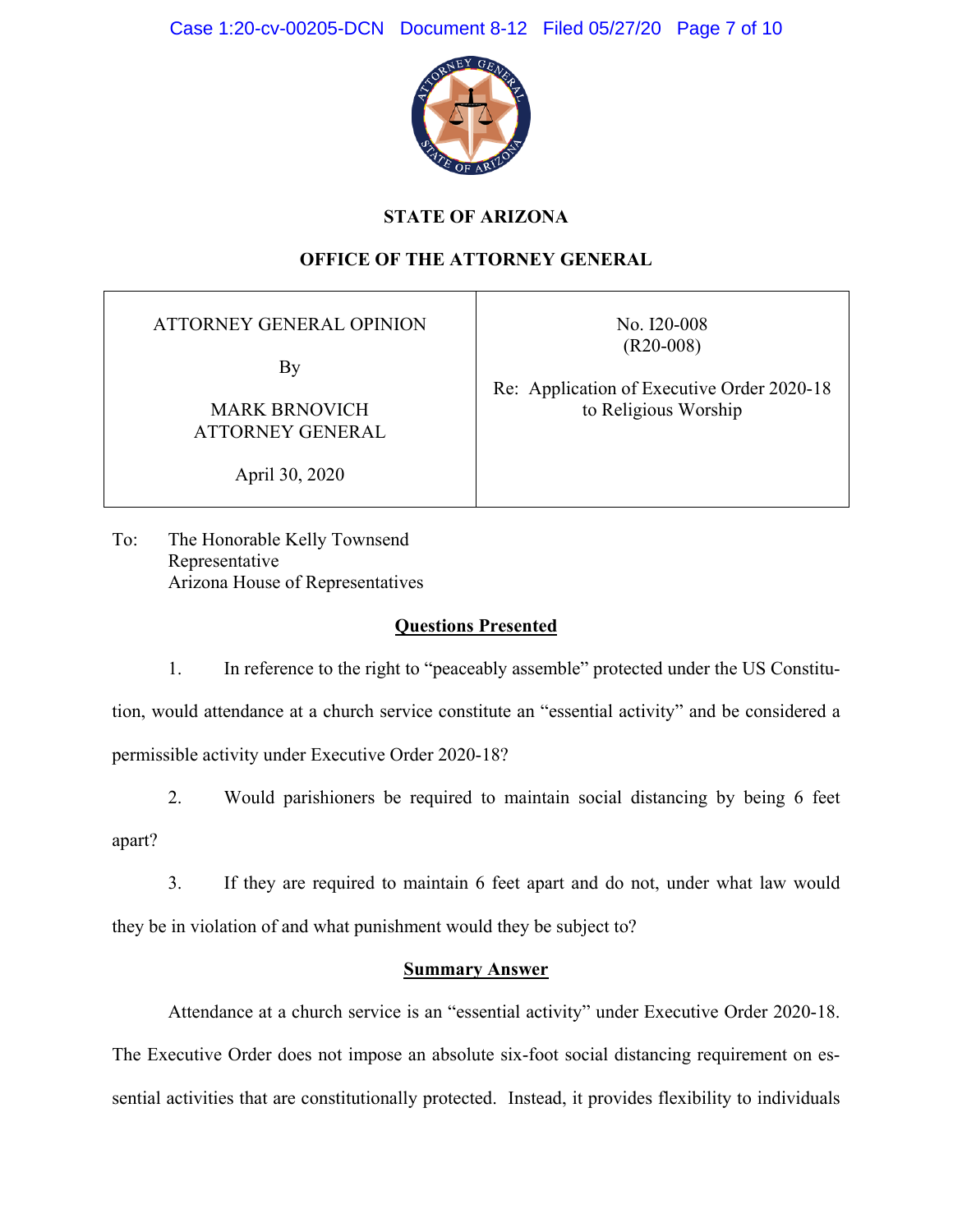#### Case 1:20-cv-00205-DCN Document 8-12 Filed 05/27/20 Page 8 of 10

engaged in constitutionally protected activities by encouraging such activities to be "conducted" in a manner that provides appropriate physical distancing to the extent feasible." That being said, nothing in this opinion should be construed to require or recommend places of worship to reopen; that decision is beyond the scope of a legal opinion.

### **Background**

On March 11, 2020, Arizona Governor Doug Ducey issued a Declaration of Emergency declaring a State of Emergency throughout Arizona due to the COVID-19 outbreak. Pursuant to that State of Emergency, on March 30, 2020, Governor Ducey issued Executive Order 2020-18, which lists certain "Essential Activities" exempted from the order's general proscription that "all individuals ... shall limit their time away from their place of residence or property." Ariz. Exec. Order No. 2020-18 § 2 (March 30, 2020) ("Executive Order").<sup>1</sup> These essential activities include "Engaging in constitutionally protected activities such as speech and religion ... provided that such is conducted in a manner that provides appropriate physical distancing to the extent feasible." *Id.*  $\S$  4(f).

#### **Analysis**

#### I. **Attending Places of Worship Is an "Essential Activity"**

Attendance at a place of worship is clearly an "essential activity" under Executive Order 2020-18. The Executive Order expressly provides that essential activities include "[e]ngaging in constitutionally protected activities such as speech and religion." Executive Order  $\S$  4(f).

#### П. **Social Distancing for Constitutionally Protected Activities**

The Executive Order exempts essential activities from the requirement that individuals limit their time away from their place of residence or property. Executive Order  $\S$ § 2, 6. Gener-

 $1$  On April 29, 2020, the Governor issued Executive Order 2020-33, to which this opinion is also applicable.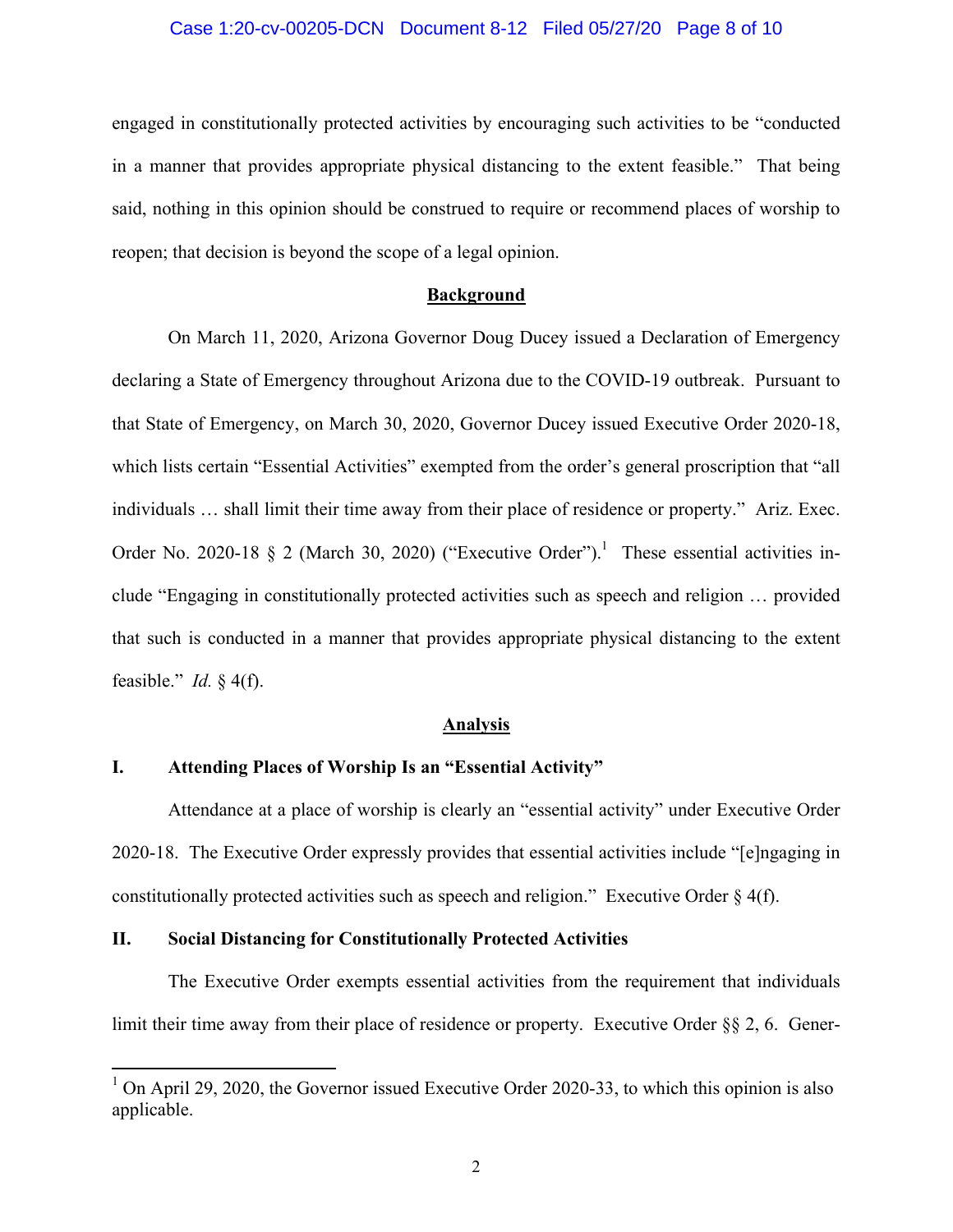#### Case 1:20-cv-00205-DCN Document 8-12 Filed 05/27/20 Page 9 of 10

ally, when individuals engage in essential activities outside their residence or property, "they shall *to the extent possible* maintain physical distancing of *at least six feet* from any other person, consistent with guidance from the CDC." Executive Order  $\S$  5 (emphasis added). The Executive Order, however, provides even wider latitude when constitutionally protected activities "such as speech and religion" are involved. For constitutionally protected activities, the Executive Order does not mandate a set distancing requirement. Instead, it provides that such protected activities be "conducted in a manner that provides *appropriate* physical distancing to the ex*tent feasible*." Executive Order § 4(f) (emphasis added). This flexible language recognizes that what may be appropriate or feasible in one context may not be appropriate or feasible in another context. As such, the Executive Order encourages individuals to act responsibly based on individual circumstances. The flexible language also helps ensure that appropriate leeway is provided to individuals engaged in activities afforded heightened protections under both federal and state constitutions. No doubt recognizing the importance of these protections—even when faced with an emergency declaration—the "intent of th[e] Executive Order" expressly includes "protecting people's rights  $\ldots$  to the greatest extent possible." Executive Order § 14.

## **III.** Applicable Penalties for Constitutionally Protected Activities

As set forth above, the Executive Order does not impose an absolute six-foot social distancing requirement for essential activities that are constitutionally protected, but rather requires "appropriate physical distancing to the extent feasible." *Id.*  $\frac{1}{2}$  4(f).

#### **Conclusion**

Executive Order 2020-18 proclaims that a state of emergency exists due to COVID-19 and implores all Arizonans to use their best judgment in suspending public activities that can be delayed, for the purposes of protecting the individual and the public as well as preserving vital

 $\mathfrak{Z}$